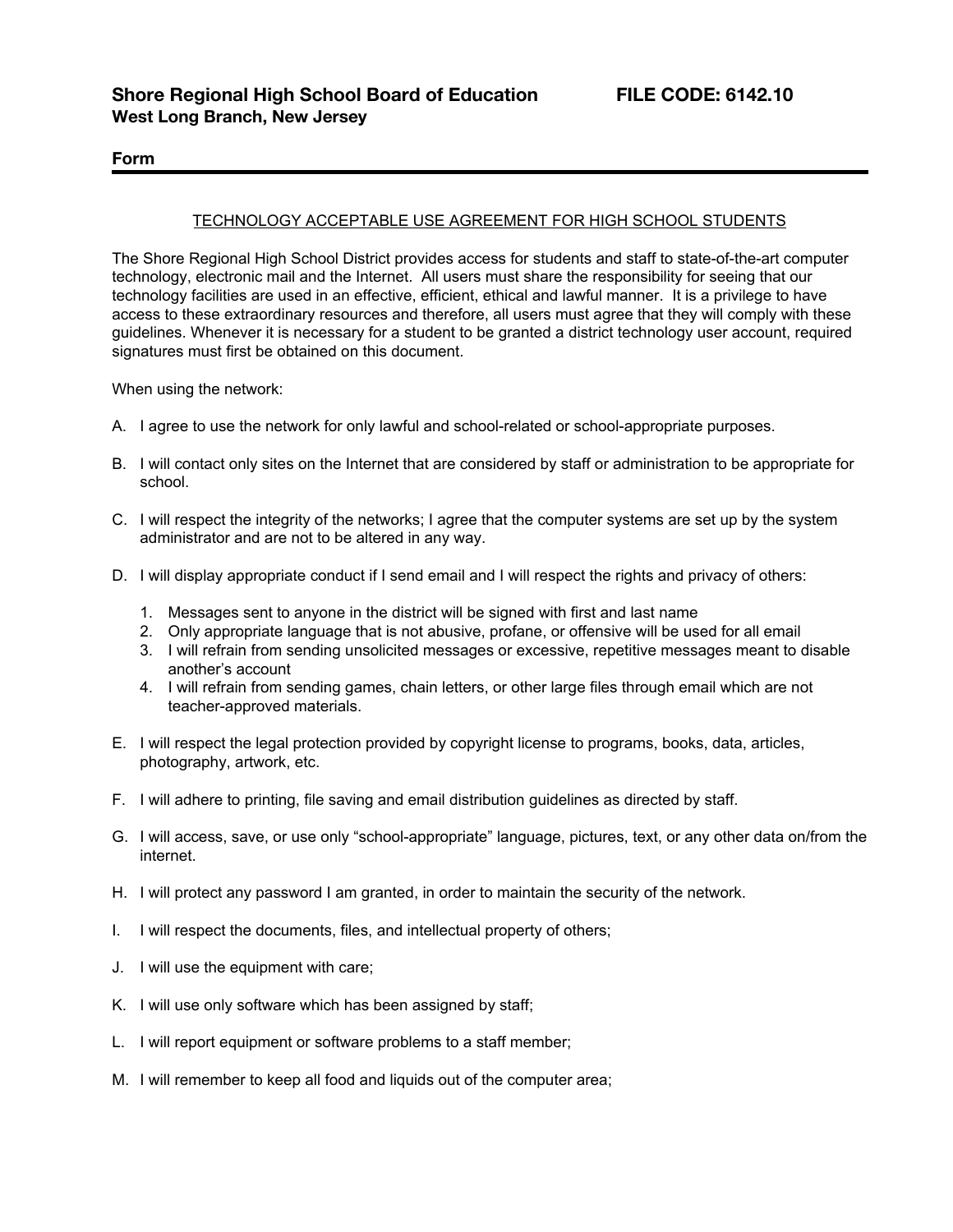*When using the 1:1 Chromebooks:*

- 1. All users of the Shore Regional network and equipment must comply at all times with the district's Acceptable Use Policy which is available on the district web site, [www.shoreregional.org](http://www.shoreregional.org/).
- 2. Devices are available for student use and remain the property of Shore Regional.
- 3. All users are accountable to all school, district, local state and federal laws.
- 4. All use of devices and network must support education.
- 5. Students and families must follow all guidelines set forth in this document and by Shore Regional staff.
- 6. All rules and guidelines are in effect before, during and after school hours for all Shore Regional devices, whether on or off school campus.
- 7. All files stored on Shore Regional equipment or the network are property of the district and may be subject to review and monitoring.
- 8. The term "equipment" or "technology" refers to devices, batteries, power cord/chargers and cases. Each piece of equipment is issued as an educational resource. The conditions surrounding this equipment can be equated to those of a textbook.
- 9. Students are expected to keep the devices in good condition. Failure to do so may result in bills for repair or replacement.
- 10. Students are expected to report any damage to their device as soon as possible. This means no later than the next school day.
- 11. Students who identify or know about a security problem are expected to convey the details to a teacher or administrator without discussing it with other students.
- 12. Students are expected to notify a staff member immediately if they come across information, images or messages that are inappropriate, dangerous, threatening or make them feel uncomfortable.
- 13. All users are expected to follow existing copyright laws and educational fair use policies.
- 14. Students may only log in under their assigned username. Students may not share their password with other students.
- 15. Students are encouraged not to loan device components to other students. Students who do so are responsible for any loss or damages for device assigned to them.
- 16. Any failure to comply with rules and/or policies will result in disciplinary action. Shore Regional may remove a user's access to the network without notice at any time if the user is engaged in any unauthorized activity.
- 17. Shore Regional reserves the right to confiscate the property at any time.
- 18. Students must bring their Chromebooks to school every day and make sure it is fully charged. (Note: A fully charged Shore Regional Chromebook should last at least 7 hrs.)
- 19. Students must treat their device with care and never leave it in an unsecured location.
- 20. Students must keep their device in a protective case.
- 21. Students must promptly report any problems with their Chromebook to the Technology Department.
- 22. Students may not remove or interfere with the serial number or any other identification tags.
- 23. Students may not attempt to remove or change the physical structure of the Chromebook, including the keys, screen cover or plastic casing.
- 24. Students may not attempt to install or run any operating system on the Chromebook other than the ChromeOS operating system supported by the district.

#### *Legal Title*

Legal title to the device is with the district and shall at all times remain with the district. The student is responsible at all times for the device's appropriate care and use. The device is specific to the school. If a student transfers to another district their device shall be returned upon leaving.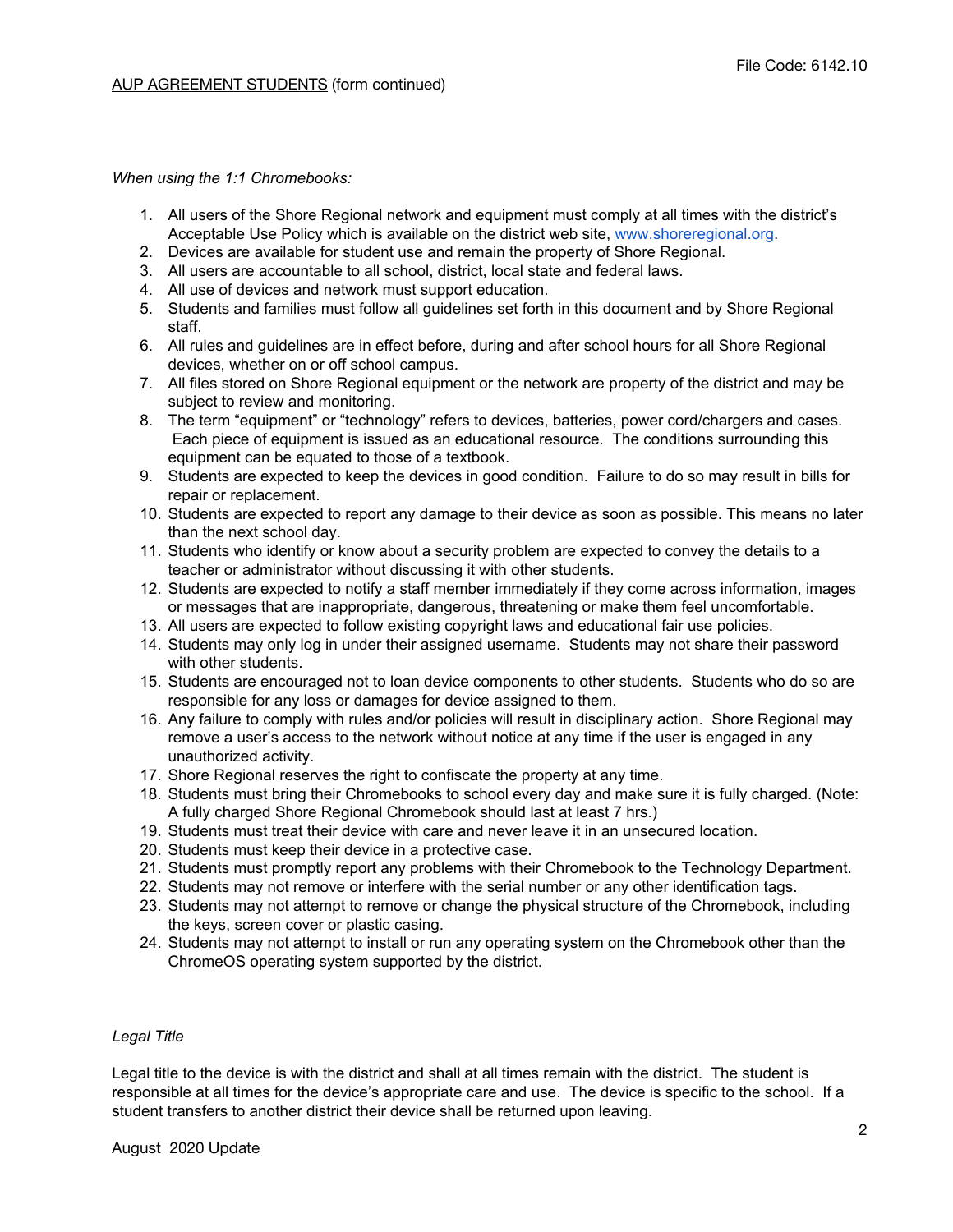# *Liability*

Upon the successful completion of their senior year, students will have the option to "buy out" their Chromebook device (for one dollar) provided the following criteria have been met:

- Student has attended Shore Regional High School (uninterrupted) all 4 years\*
- Student has maintained the Chromebook that they were originally assigned upon enrollment at SRHS.
- Student has successfully met all graduation requirements of Shore Regional High School.

If a student is required to return their Chromebook to Shore Regional High School, Chromebook, charger and case must be returned in working condition, not above normal wear and tear and "sticker free." As stated in the handbook, any district-owned property that is damaged, misused or neglected is the responsibility of the parent/guardian/student.

Shore Regional reserves the right at any time to demand return of the device. Students remain responsible for the device until it has been verified to be in working order. Insurance policy and procedure implemented will be verified and in the event a student is uninsured or damages were due to neglect, loss or stolen, full replacement cost is the responsibility of the student/parent/guardian. (Please note: in the event of theft, an official police report will be required.)

### *Summer Liability*

In order to extend the scope of our 1:1 initiative, SRHS will allow students the option of keeping their Chromebooks over the summer. This will allow students to take advantage of the many academic opportunities that will be available such as Summer Reading, AP/IB Summer coursework, and Math & Language Arts enrichment. Just like a textbook, these devices are the responsibility of the students. As with any district owned property (technological or otherwise), the Chromebooks should be handled with care regardless of where they are used. With this in mind, Shore Regional High School is implementing the following qualifications for summer Chromebook acceptance:

- If the Chromebook is insured through Shore Regional this existing insurance will continue to cover the device throughout the summer. HOWEVER "*Damage that occurs through neglect, misuse, or use outside the parameters of the AUP will be the responsibility of the student*." Damage outside the parameters of the AUP includes, but is not limited to; water damage, sand damage, and damage caused by prolonged exposure to excessive heat.
- Student use of the device is still governed by the AUP Policy.
- Students who take part in any of the extended learning opportunities offered by Shore Regional over the summer are expected to have access to their Chromebook.

#### *Monitor Student Use*

The parent/guardian must agree to monitor student use at home and away from school. The best way to keep students safe and on-task is to have a parent/guardian present and involved.

#### Suggestions:

● Investigate parental controls available through your internet/phone service provider and/your wireless router.